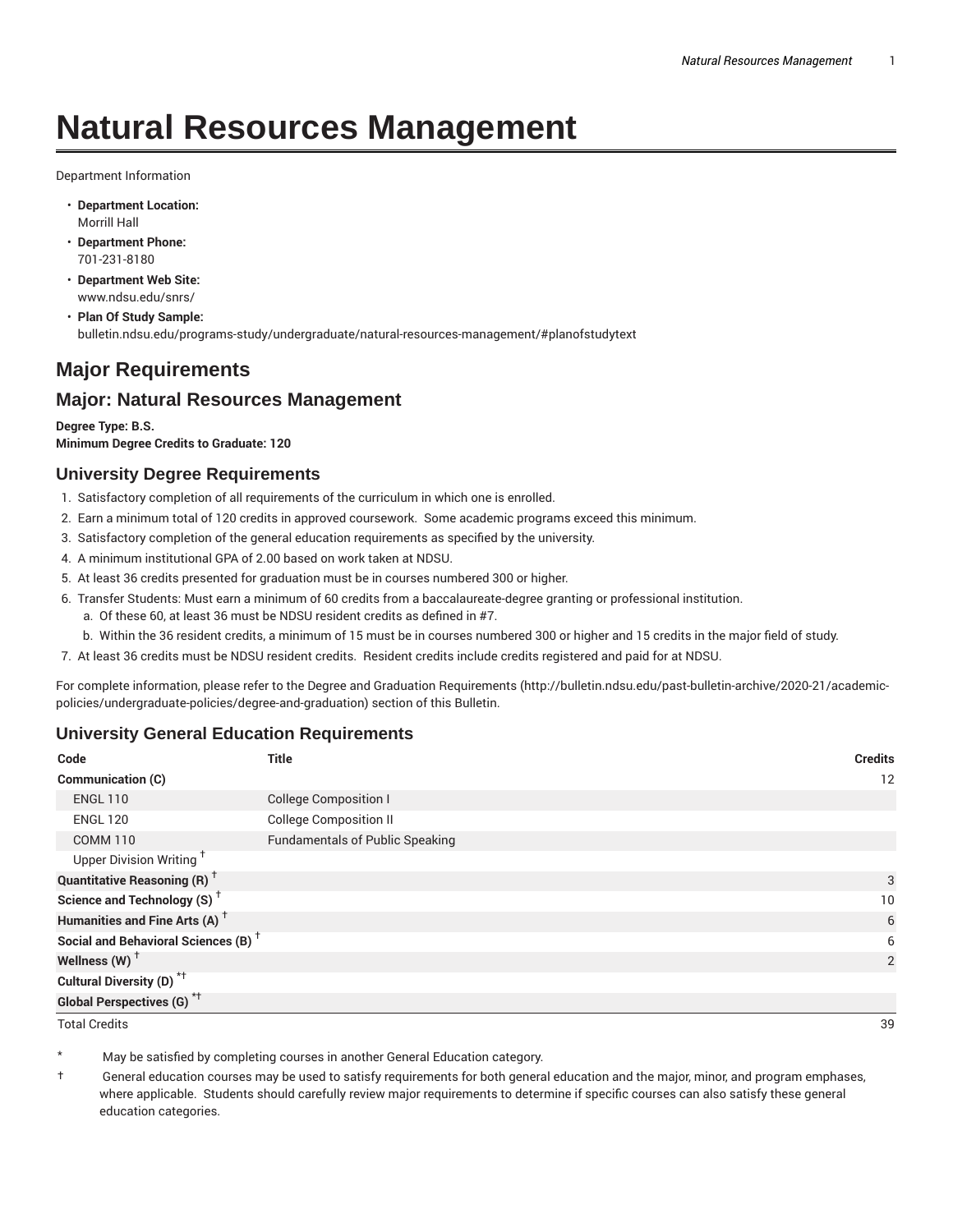• A list of university approved general education courses and administrative policies are available here (http://bulletin.ndsu.edu/past-bulletinarchive/2020-21/academic-policies/undergraduate-policies/general-education/#genedcoursestext).

#### **MAJOR REQUIREMENTS**

| Code                                                    | <b>Title</b>                                                                                                  | <b>Credits</b> |
|---------------------------------------------------------|---------------------------------------------------------------------------------------------------------------|----------------|
| Required Core Courses for Natural Resources Management: |                                                                                                               |                |
| <b>BIOL 150</b>                                         | <b>General Biology I</b>                                                                                      | $\overline{4}$ |
| & 150L                                                  | and General Biology I Laboratory                                                                              |                |
| <b>BIOL 151</b>                                         | <b>General Biology II</b>                                                                                     | 4              |
| & 151L                                                  | and General Biology II Laboratory                                                                             |                |
| <b>CHEM 121</b>                                         | <b>General Chemistry I</b>                                                                                    | $\overline{4}$ |
| & 121L                                                  | and General Chemistry I Laboratory                                                                            |                |
| <b>ECON 201</b>                                         | Principles of Microeconomics (May satisfy general education category B and G)                                 | 3              |
| <b>ENGL 321</b>                                         | Writing in the Technical Professions                                                                          | 3              |
| or ENGL 324                                             | Writing in the Sciences                                                                                       |                |
| or ENGL 459                                             | Researching and Writing Grants and Proposal                                                                   |                |
| <b>ENT 210</b>                                          | Insects, Humans and the Environment                                                                           | 3              |
| <b>PHIL 215</b>                                         | Contemporary Moral Issues (May satisfy general education category A)                                          | 3              |
| or PHIL 225                                             | <b>Environmental Ethics</b>                                                                                   |                |
| <b>MATH 103</b>                                         | College Algebra                                                                                               | 3              |
| <b>NRM 150</b>                                          | Natural Resource Management Orientation                                                                       | $\mathbf{1}$   |
| <b>NRM 225</b>                                          | Natural Resources & Agrosystems                                                                               | 3              |
| <b>NRM 421</b>                                          | Environmental Outreach Methods                                                                                | 3              |
| NRM/RNG/SOIL 462                                        | Natural Resource and Rangeland Planning                                                                       | 3              |
| <b>RNG 136</b>                                          | Introduction to Range Management                                                                              | 3              |
| <b>RNG 213</b>                                          | <b>Rangeland Sampling Techniques</b>                                                                          | 3              |
| <b>RNG 452</b>                                          | Managing Natural and Rangeland Resources using GIS                                                            | 3              |
| or GEOG 455                                             | Introduction to Geographic Information Systems                                                                |                |
| EMGT, POLS, or SOC Elective                             |                                                                                                               | 3              |
| <b>SOIL 210</b>                                         | Introduction to Soil Science                                                                                  | 3              |
| <b>STAT 330</b>                                         | <b>Introductory Statistics</b>                                                                                | 3              |
|                                                         | Emphasis: Students must select one of the NRM emphasis areas listed below to complete the major requirements. | 45-50          |
| <b>Total Credits</b>                                    |                                                                                                               | 100-105        |

#### **NATURAL RESOURCES MANAGEMENT EMPHASIS AREAS**

• Declaring an Emphasis- Students should formally declare an emphasis area with the **Office of Registration & Records** no later than the beginning of their junior year. The emphasis area is recorded on the academic transcript with the degree.

#### *Water, Habitat, and Environmental Management Emphasis*

| Code            | Title                                                               | <b>Credits</b> |
|-----------------|---------------------------------------------------------------------|----------------|
| <b>BIOL 364</b> | General Ecology                                                     | 3              |
| <b>BIOL 475</b> | <b>Conservation Biology</b>                                         | 3              |
| or BIOL 476     | Wildlife Ecology and Management                                     |                |
| <b>ECON 481</b> | <b>Natural Resource Economics</b>                                   | 3              |
| <b>HIST 434</b> | <b>Environmental History</b>                                        | 3              |
| or HIST 435     | <b>World Environmental History</b>                                  |                |
| <b>NRM 264</b>  | Natural Resource Management Systems                                 | 3              |
| <b>NRM 402</b>  | River and Stream Resource Management                                | 3              |
| or NRM 454      | <b>Wetland Resources Management</b>                                 |                |
| or SOIL 410     | Soils and Land Use                                                  |                |
| <b>NRM 431</b>  | National Environmental Policy Act & Environmental Impact Assessment | 3              |
| <b>NRM 453</b>  | Rangeland Resources Watershed Management                            | 3              |
|                 | Select a minimum of 26 credits from the approved electives below.   | 26             |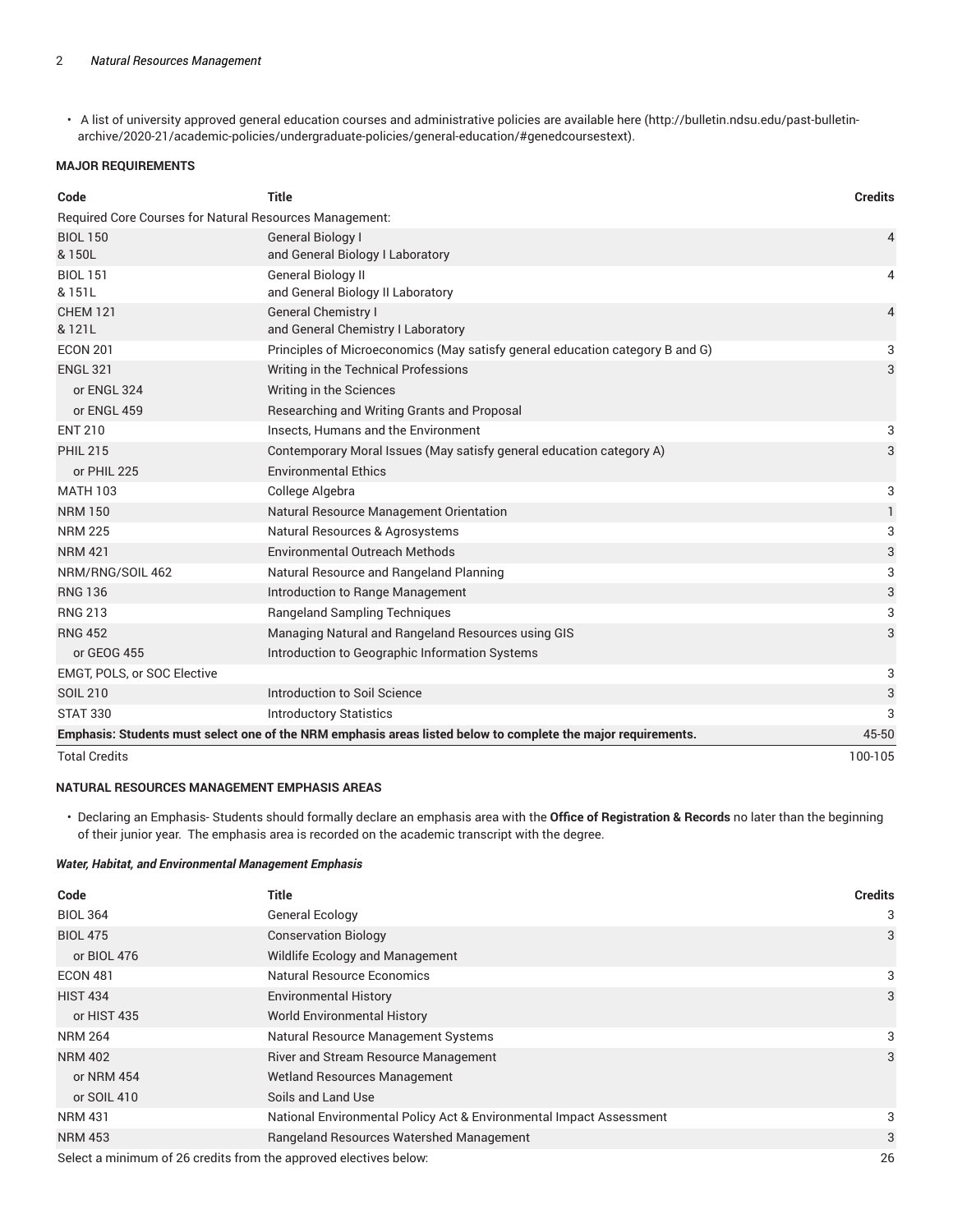| <b>BIOL 359</b>  | Evolution                                             |
|------------------|-------------------------------------------------------|
| <b>BIOL 414</b>  | <b>Plant Systematics</b>                              |
| <b>BIOL 450</b>  | Invertebrate Zoology                                  |
| <b>BIOL 452</b>  | Ichthyology                                           |
| <b>BIOL 454</b>  | Herpetology                                           |
| <b>BIOL 456</b>  | Ornithology                                           |
| <b>BIOL 458</b>  | Mammalogy                                             |
| <b>BIOL 460</b>  | Animal Physiology                                     |
| <b>BIOL 461</b>  | <b>Plant Ecology</b>                                  |
| <b>BIOL 462</b>  | Physiological Ecology                                 |
| <b>BIOL 463</b>  | <b>Animal Behavior</b>                                |
| <b>BIOL 472</b>  | Structure and Diversity of Plants and Fungi           |
| <b>BIOL 477</b>  | Wildlife and Fisheries Management Techniques          |
| <b>BIOL 480</b>  | Ecotoxicology                                         |
| <b>BIOL 481</b>  | <b>Wetland Science</b>                                |
| <b>ENT 350</b>   | <b>General Entomology</b>                             |
| <b>MICR 202</b>  | <b>Introductory Microbiology</b>                      |
| & 202L           | and Introductory Microbiology Lab                     |
| <b>NRM 401</b>   | Urban-Ecosystem Management                            |
| <b>NRM 420</b>   | Sustainable Scenarios in Natural Resources Management |
| <b>PLSC 219</b>  | Introduction to Prairie & Community Forestry          |
| <b>PLSC 315</b>  | Genetics                                              |
| <b>PLSC 315L</b> | <b>Genetics Laboratory</b>                            |
| <b>PLSC 323</b>  | Principles of Weed Science                            |
| <b>PLSC 355</b>  | Woody Landscape Plants                                |
| <b>RNG 451</b>   | Ecology of Fire-Dependent Ecosystems                  |
| <b>RNG 456</b>   | <b>Ecological Restoration</b>                         |
| <b>RNG 458</b>   | <b>Grazing Ecology</b>                                |
| <b>RNG 450</b>   | Range Plants                                          |
| <b>SOIL 217</b>  | Introduction to Meteorology & Climatology             |
| <b>SOIL 351</b>  | Soil Ecology                                          |
| <b>SOIL 410</b>  | Soils and Land Use                                    |
| <b>SOIL 433</b>  | Soil Ecohydrology and Physics                         |
| <b>SOIL 444</b>  | Soil Genesis and Survey                               |

Total Credits 50

*Environmental Sustainability, Outreach, and Policy Emphasis*

| Code              | Title                                                                    | <b>Credits</b> |
|-------------------|--------------------------------------------------------------------------|----------------|
| <b>BIOL 364</b>   | <b>General Ecology</b>                                                   | 3              |
| <b>ECON 481</b>   | <b>Natural Resource Economics</b>                                        | 3              |
| <b>HIST 434</b>   | <b>Environmental History</b>                                             | 3              |
| or HIST 435       | <b>World Environmental History</b>                                       |                |
| <b>NRM 401</b>    | Urban-Ecosystem Management                                               | 3              |
| <b>NRM 420</b>    | Sustainable Scenarios in Natural Resources Management                    | 3              |
| <b>NRM 431</b>    | National Environmental Policy Act & Environmental Impact Assessment      | 3              |
| POLS, SOC or EMGT | 200 level or higher                                                      | 6              |
|                   | Select a minimum of 26 credits from the approved electives listed below: | 26             |
| <b>BIOL 461</b>   | <b>Plant Ecology</b>                                                     |                |
| <b>COMM 112</b>   | Understanding Media and Social Change                                    |                |
| <b>COMM 133</b>   | Introduction to Agricultural Communication                               |                |
| <b>COMM 316</b>   | <b>Conflict Communication</b>                                            |                |
| <b>ECON 482</b>   | <b>Environmental Economics</b>                                           |                |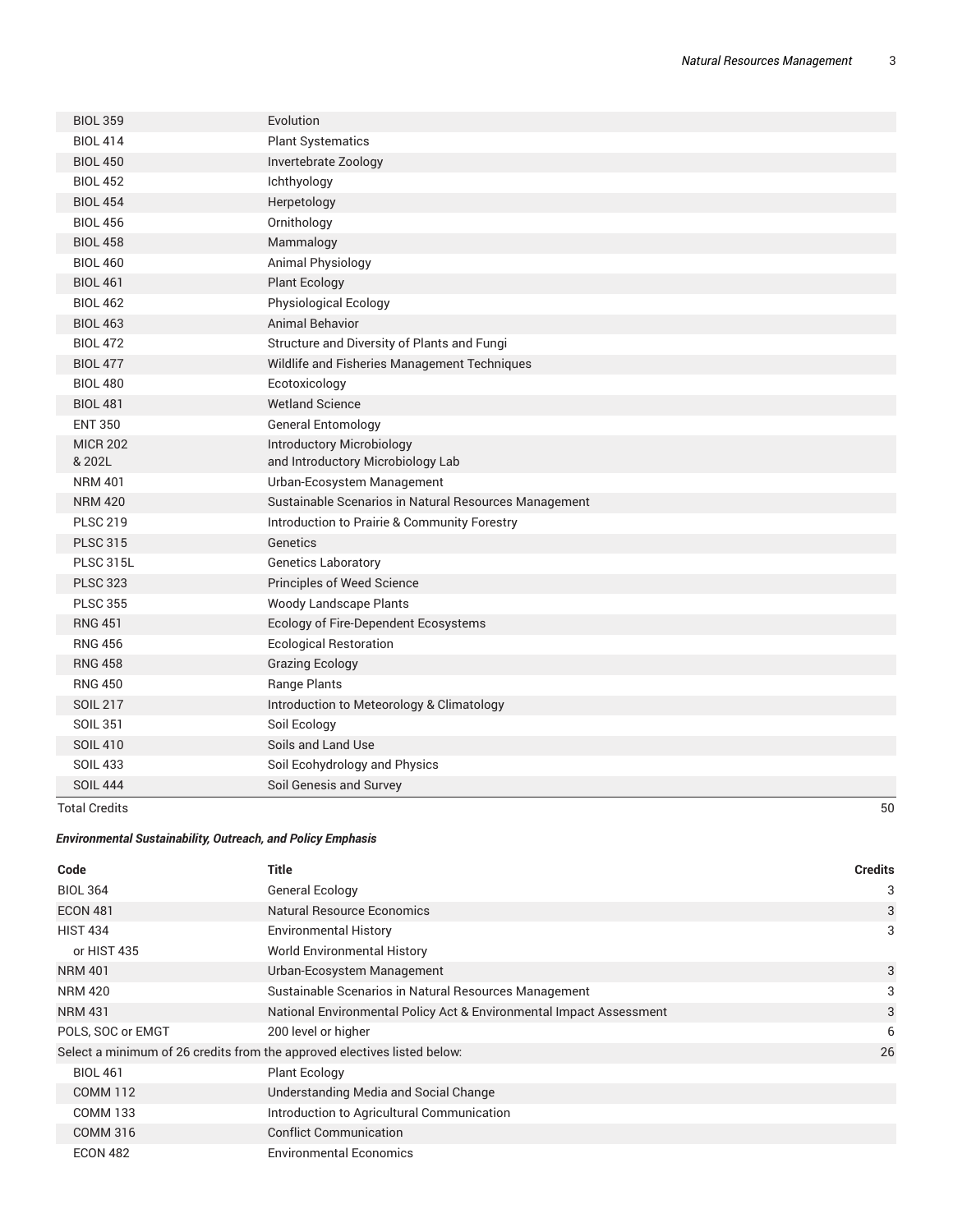| <b>EMGT 101</b> | Emergencies, Disasters, and Catastrophes           |
|-----------------|----------------------------------------------------|
| <b>EMGT 261</b> | Disaster Preparedness                              |
| <b>EMGT 262</b> | <b>Disaster Mitigation</b>                         |
| <b>EMGT 263</b> | Disaster Response                                  |
| <b>EMGT 264</b> | <b>Disaster Recovery</b>                           |
| <b>EMGT 410</b> | <b>Comprehensive Emergency Management Planning</b> |
| <b>EMGT 481</b> | Disaster Analysis                                  |
| <b>ENT 350</b>  | <b>General Entomology</b>                          |
| <b>GEOL 201</b> | The Geology of Climate Change and Energy           |
| <b>GEOL 219</b> | Oceanography                                       |
| <b>GEOL 300</b> | <b>Environmental Geology</b>                       |
| <b>GEOL 412</b> | Geomorphology                                      |
| <b>GEOL 414</b> | Hydrogeology                                       |
| <b>GEOL 460</b> | Biogeochemistry                                    |
| <b>GEOG 470</b> | <b>Remote Sensing</b>                              |
| <b>NRM 322</b>  | <b>Environmental Law and Policy</b>                |
| <b>NRM 453</b>  | Rangeland Resources Watershed Management           |
| <b>PLSC 110</b> | World Food Crops                                   |
| <b>PLSC 219</b> | Introduction to Prairie & Community Forestry       |
| <b>POLS 115</b> | <b>American Government</b>                         |
| <b>POLS 215</b> | Problems and Policies In American Government       |
| <b>POLS 442</b> | <b>Global Policy Issues</b>                        |
| <b>RNG 451</b>  | Ecology of Fire-Dependent Ecosystems               |
| <b>RNG 456</b>  | <b>Ecological Restoration</b>                      |
| <b>RNG 458</b>  | <b>Grazing Ecology</b>                             |
| SOC 110         | Introduction to Sociology                          |
| SOC 115         | <b>Social Problems</b>                             |
| SOC 340         | Social Research Methods                            |
| <b>SOC 404</b>  | <b>Community Assessment</b>                        |
| SOC 405         | <b>Community Development</b>                       |
| SOC 235         | <b>Cultural Diversity</b>                          |
| SOC 431         | <b>Environmental Sociology</b>                     |
| <b>SOC 439</b>  | Social Change                                      |
| <b>SOC 443</b>  | <b>International Disasters</b>                     |
| <b>SOIL 217</b> | Introduction to Meteorology & Climatology          |
| <b>AGEC 347</b> | Principles of Real Estate                          |
| <b>AGEC 242</b> | Introduction to Agricultural Management            |
| <b>AGEC 375</b> | Applied Agricultural Law                           |
| <b>AGEC 452</b> | Food Laws & Regulations                            |
| <b>AGEC 474</b> | Cooperatives                                       |
| <b>MATH 144</b> | <b>Mathematics for Business</b>                    |
| <b>ECON 202</b> | Principles of Macroeconomics                       |
| <b>ECON 341</b> | Intermediate Microeconomics                        |
| <b>ECON 470</b> | <b>Public Economics</b>                            |
| <b>GEOL 465</b> | Remote Sensing of the Environment                  |

Total Credits 50

## *Rangeland Ecology Emphasis*

| Code            | Title                           | <b>Credits</b> |
|-----------------|---------------------------------|----------------|
| ANSC 114        | Introduction to Animal Sciences | 3              |
| <b>BIOL 364</b> | General Ecology                 | $\mathbf{r}$   |
| <b>BIOL 452</b> | Ichthyology                     | $\circ$        |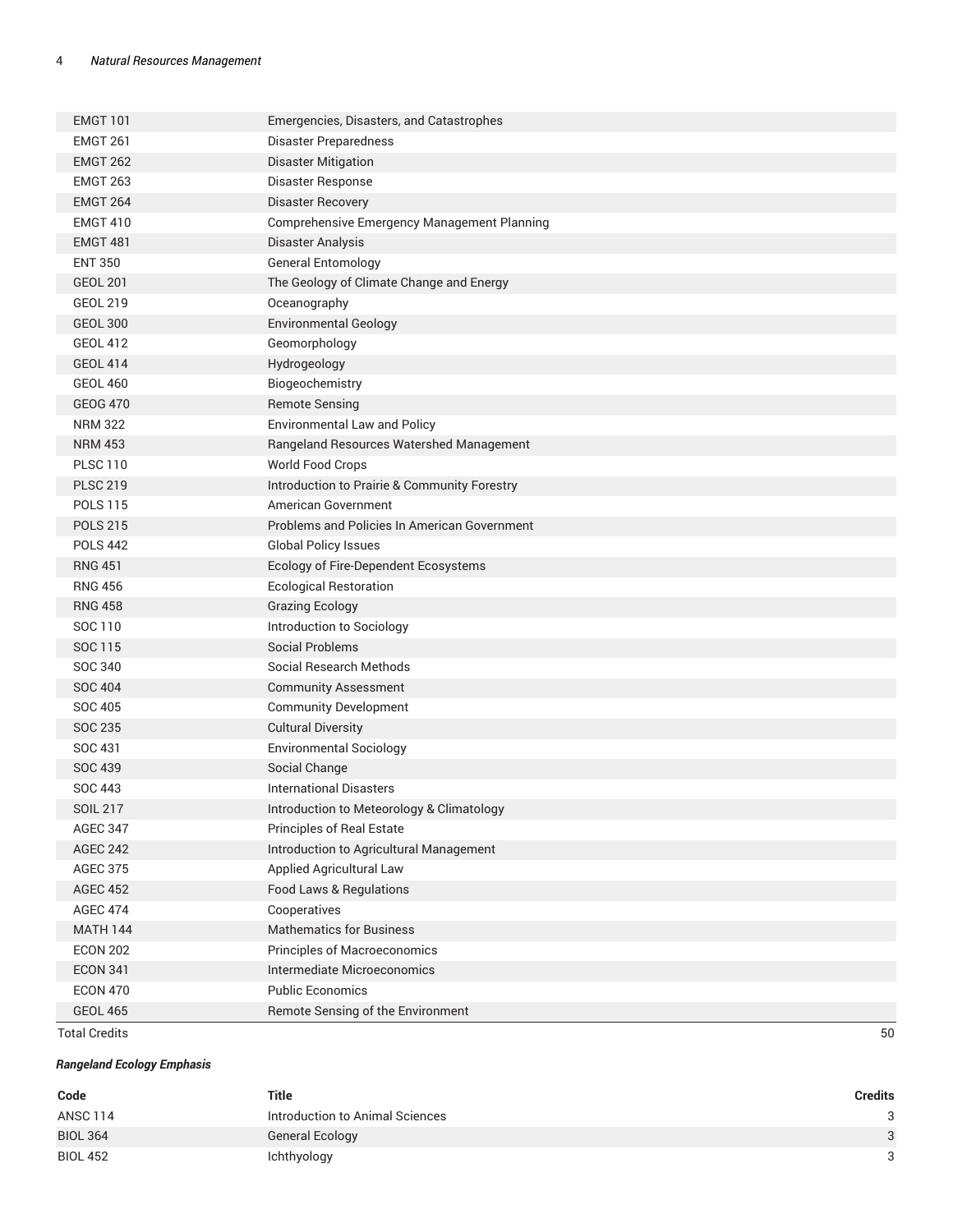| <b>Total Credits</b> |                                                                                                   | 51 |
|----------------------|---------------------------------------------------------------------------------------------------|----|
|                      | Select a minimum of 9 additional credits of 300 or 400 level courses from ENT, SOIL, RNG, or NRM: | 9  |
| or SOIL 444          | Soil Genesis and Survey                                                                           |    |
| or SOIL 410          | Soils and Land Use                                                                                |    |
| <b>SOIL 351</b>      | Soil Ecology                                                                                      | 3  |
| SOIL 217             | Introduction to Meteorology & Climatology                                                         | 3  |
| <b>RNG 458</b>       | <b>Grazing Ecology</b>                                                                            | 3  |
| <b>RNG 456</b>       | <b>Ecological Restoration</b>                                                                     | 3  |
| <b>RNG 451</b>       | Ecology of Fire-Dependent Ecosystems                                                              | 3  |
| <b>RNG 450</b>       | Range Plants                                                                                      | 3  |
| <b>PLSC 380</b>      | Principles of Plant Physiology                                                                    | 3  |
| or NRM 454           | <b>Wetland Resources Management</b>                                                               |    |
| <b>NRM 453</b>       | Rangeland Resources Watershed Management                                                          | 3  |
| <b>NRM 431</b>       | National Environmental Policy Act & Environmental Impact Assessment                               | 3  |
| or BIOL 476          | Wildlife Ecology and Management                                                                   |    |
| <b>BIOL 475</b>      | <b>Conservation Biology</b>                                                                       | 3  |
| <b>BIOL 461</b>      | <b>Plant Ecology</b>                                                                              | 3  |
| or BIOL 458          | Mammalogy                                                                                         |    |
| or BIOL 456          | Ornithology                                                                                       |    |
| or BIOL 454          | Herpetology                                                                                       |    |

#### *Rangeland Livestock Production Emphasis*

| Code            | <b>Title</b>                                                                                     | <b>Credits</b> |
|-----------------|--------------------------------------------------------------------------------------------------|----------------|
| <b>ANSC 114</b> | Introduction to Animal Sciences                                                                  | 3              |
| <b>ANSC 220</b> | <b>Livestock Production</b>                                                                      | 3              |
| <b>ANSC 223</b> | Introduction to Animal Nutrition                                                                 | 2              |
| <b>ANSC 357</b> | <b>Animal Genetics</b>                                                                           | 3              |
| <b>NRM 431</b>  | National Environmental Policy Act & Environmental Impact Assessment                              | 3              |
| <b>PLSC 315</b> | Genetics                                                                                         | 3              |
| <b>PLSC 320</b> | Principles of Forage Production                                                                  | 3              |
| <b>PLSC 323</b> | Principles of Weed Science                                                                       | 3              |
| <b>RNG 450</b>  | Range Plants                                                                                     | 3              |
| <b>RNG 456</b>  | <b>Ecological Restoration</b>                                                                    | 3              |
| <b>RNG 458</b>  | <b>Grazing Ecology</b>                                                                           | 3              |
| <b>SOIL 217</b> | Introduction to Meteorology & Climatology                                                        | 3              |
| <b>SOIL 351</b> | Soil Ecology                                                                                     | 3              |
| or SOIL 410     | Soils and Land Use                                                                               |                |
| or SOIL 444     | Soil Genesis and Survey                                                                          |                |
|                 | Select a minimum of 9 additional credits of 300 or 400 level courses from ENT, SOIL, RNG, or NRM | 9              |

Total Credits 47

## *Soil Science Emphasis*

| Code                      | Title                                                                 | <b>Credits</b> |
|---------------------------|-----------------------------------------------------------------------|----------------|
| <b>CHEM 240</b>           | Survey of Organic Chemistry                                           | 3              |
| or BIOC 260               | <b>Elements of Biochemistry</b>                                       |                |
| or MICR 202<br>& 202L     | <b>Introductory Microbiology</b><br>and Introductory Microbiology Lab |                |
| <b>GEOL 105</b><br>& 105L | <b>Physical Geology</b><br>and Physical Geology Lab                   | $\overline{4}$ |
| <b>MATH 105</b>           | Trigonometry                                                          | 3              |
| <b>PHYS 211</b><br>& 211L | College Physics I<br>and College Physics I Laboratory                 | $\overline{4}$ |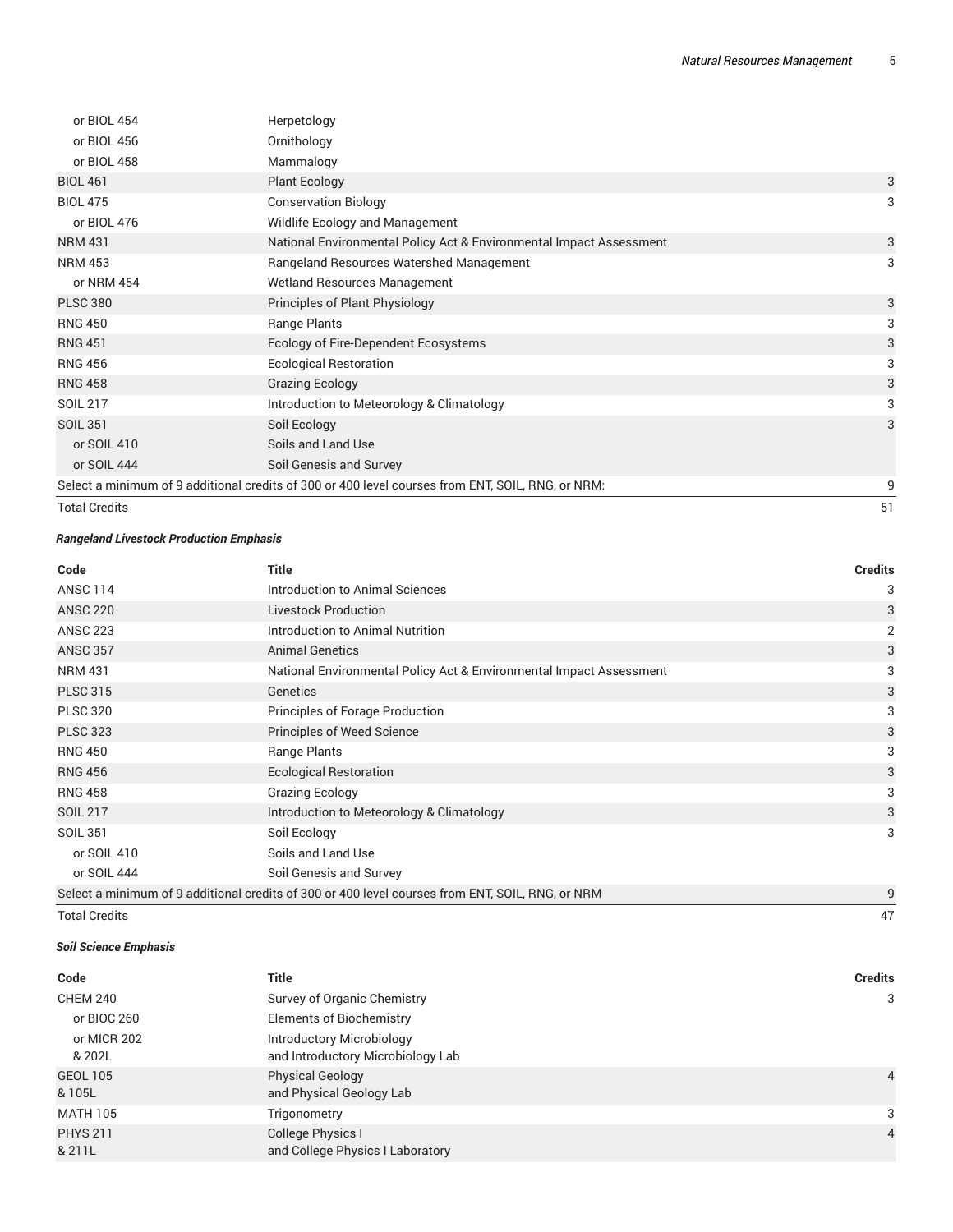#### 6 *Natural Resources Management*

| <b>Total Credits</b>                                                                                              |                                                                        | 50 |
|-------------------------------------------------------------------------------------------------------------------|------------------------------------------------------------------------|----|
| Select a minimum of 6 additional credits of 300 or 400 level classes from PLSC, RNG, NRM, ENT, PPTH, ABEN, or ASM |                                                                        | 6  |
| SOIL/NRM 454                                                                                                      | Wetland Resources Management                                           | 3  |
| <b>SOIL 444</b>                                                                                                   | Soil Genesis and Survey                                                | 3  |
| <b>SOIL 433</b>                                                                                                   | Soil Ecohydrology and Physics                                          | 3  |
| SOIL 410                                                                                                          | Soils and Land Use                                                     | 3  |
| <b>SOIL 351</b>                                                                                                   | Soil Ecology                                                           | 3  |
| <b>SOIL 322</b>                                                                                                   | Soil Fertility and Fertilizers                                         | 3  |
| <b>SOIL 217</b>                                                                                                   | Introduction to Meteorology & Climatology                              | 3  |
| <b>PLSC 380</b>                                                                                                   | <b>Principles of Plant Physiology</b>                                  | 3  |
| <b>PLSC 225</b>                                                                                                   | Principles of Crop Production (or 300/400 level Range Sciences Course) | 3  |
| <b>PLSC 110</b>                                                                                                   | World Food Crops                                                       | 3  |
|                                                                                                                   |                                                                        |    |

#### *Entomology Emphasis*

| Code                                                                     | <b>Title</b>                                 | <b>Credits</b> |
|--------------------------------------------------------------------------|----------------------------------------------|----------------|
| <b>BIOL 364</b>                                                          | General Ecology                              | 3              |
| <b>RNG 450</b>                                                           | Range Plants                                 | 3              |
| or BIOL 461                                                              | <b>Plant Ecology</b>                         |                |
| or PLSC 380                                                              | Principles of Plant Physiology               |                |
| <b>BIOL 450</b>                                                          | Invertebrate Zoology                         | 3              |
| <b>BIOL 475</b>                                                          | <b>Conservation Biology</b>                  | 3              |
| <b>ENT 350</b>                                                           | <b>General Entomology</b>                    | 3              |
| <b>ENT 431</b>                                                           | Principles of Insect Pest Management         | 3              |
| <b>ENT 470</b>                                                           | Insect Ecology                               | 3              |
| <b>PLSC 110</b>                                                          | <b>World Food Crops</b>                      | 3              |
| Select a minimum of 6 credits of approved electives from below:          |                                              | 6              |
| <b>PLSC 210</b>                                                          | <b>Horticulture Science</b>                  |                |
| <b>PLSC 219</b>                                                          | Introduction to Prairie & Community Forestry |                |
| <b>PLSC 315</b>                                                          | Genetics                                     |                |
| <b>PLSC 323</b>                                                          | Principles of Weed Science                   |                |
| <b>PLSC 350</b>                                                          | <b>Sugarbeet Production</b>                  |                |
| <b>PLSC 355</b>                                                          | Woody Landscape Plants                       |                |
| <b>PLSC 365</b>                                                          | Herbaceous Landscape Plants                  |                |
| <b>PLSC 370</b>                                                          | Landscape Management                         |                |
| <b>PLSC 375</b>                                                          | <b>Turfgrass Management</b>                  |                |
| <b>PLSC 412</b>                                                          | Nursery Production and Management            |                |
| <b>PLSC 415</b>                                                          | Vegetable Crop Production                    |                |
| <b>PLSC 416</b>                                                          | Fruit Crop Production                        |                |
| <b>PLSC 422</b>                                                          | <b>Greenhouse Production and Management</b>  |                |
| <b>PLSC 425</b>                                                          | Potato Science                               |                |
| <b>PLSC 431</b>                                                          | <b>Intermediate Genetics</b>                 |                |
| <b>PLSC 433</b>                                                          | Weed Biology and Ecology                     |                |
| <b>PLSC 455</b>                                                          | Cropping Systems: An Integrated Approach     |                |
| <b>SOIL 351</b>                                                          | Soil Ecology                                 |                |
| Select a minimum of 15 credits from the approved electives listed below: |                                              | 15             |
| <b>BIOL 359</b>                                                          | Evolution                                    |                |
| <b>BIOL 463</b>                                                          | <b>Animal Behavior</b>                       |                |
| <b>BIOL 476</b>                                                          | Wildlife Ecology and Management              |                |
| <b>MICR 202</b>                                                          | Introductory Microbiology                    |                |
| <b>MICR 452</b>                                                          | <b>Microbial Ecology</b>                     |                |
| <b>MICR 463</b>                                                          | <b>Clinical Parasitology</b>                 |                |
| <b>NRM 401</b>                                                           | Urban-Ecosystem Management                   |                |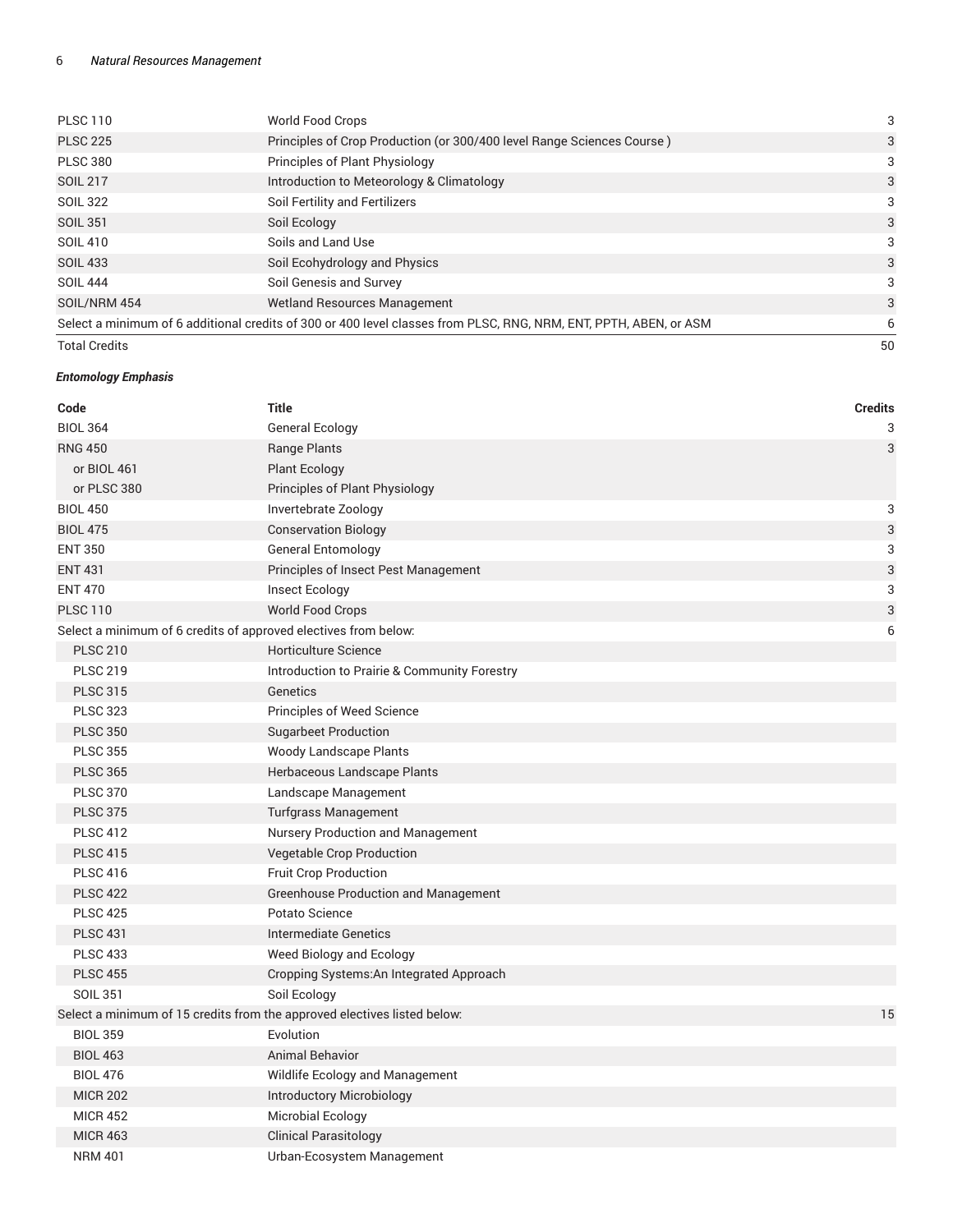| <b>NRM 402</b>  | River and Stream Resource Management                                |
|-----------------|---------------------------------------------------------------------|
| NRM 420         | Sustainable Scenarios in Natural Resources Management               |
| <b>NRM 431</b>  | National Environmental Policy Act & Environmental Impact Assessment |
| NRM 453         | Rangeland Resources Watershed Management                            |
| <b>NRM 454</b>  | <b>Wetland Resources Management</b>                                 |
| <b>PLSC 315</b> | Genetics                                                            |
| <b>PPTH 324</b> | Introductory Plant Pathology                                        |
| <b>PPTH 454</b> | Diseases Of Field and Forage Crops                                  |
| <b>PPTH 455</b> | <b>Plant Disease Management</b>                                     |
| <b>PPTH 457</b> | Landscape Plant Pathology                                           |
| <b>PPTH 460</b> | <b>Fungal Biology</b>                                               |
| <b>RNG 450</b>  | Range Plants                                                        |
| SOIL 410        | Soils and Land Use                                                  |
|                 |                                                                     |

Total Credits 45

#### **Degree Requirements**

• **Acceptable Substitutions**: For the Water, Habitat, and Environmental Management; Environmental Sustainability, Outreach, and Policy; and Entomology emphasis areas there is a list of recommended emphasis electives: **All other substitutions require advisor approval and a substitution form to be completed and submitted to the Office of Registration and Records** (https://www.ndsu.edu/registrar). Emphasis area courses may not be double-counted with the NRM core classes; a maximum of 3 credits of Field Experience (396/496) or Co-op Ed (397/497) may be counted as emphasis electives.

## **Minor Requirements**

# **Natural Resources Management Minor**

### **Minor Requirements**

#### **Required Credits: 18**

| Code                                                        | <b>Title</b>                                                        | <b>Credits</b> |  |  |
|-------------------------------------------------------------|---------------------------------------------------------------------|----------------|--|--|
| <b>Core Course</b>                                          |                                                                     |                |  |  |
| <b>NRM 225</b>                                              | Natural Resources & Agrosystems                                     | 3              |  |  |
| Interdisciplinary Courses: Select 5 of the following:<br>15 |                                                                     |                |  |  |
| <b>BIOL 364</b>                                             | <b>General Ecology</b>                                              |                |  |  |
| <b>BIOL 476</b>                                             | Wildlife Ecology and Management                                     |                |  |  |
| <b>ECON 481</b>                                             | <b>Natural Resource Economics</b>                                   |                |  |  |
| <b>EMGT 261</b>                                             | Disaster Preparedness                                               |                |  |  |
| <b>EMGT 262</b>                                             | <b>Disaster Mitigation</b>                                          |                |  |  |
| <b>ENT 350</b>                                              | <b>General Entomology</b>                                           |                |  |  |
| <b>GEOL 105</b>                                             | <b>Physical Geology</b>                                             |                |  |  |
| <b>GEOL 300</b>                                             | <b>Environmental Geology</b>                                        |                |  |  |
| <b>HIST 434</b>                                             | <b>Environmental History</b>                                        |                |  |  |
| <b>HIST 435</b>                                             | <b>World Environmental History</b>                                  |                |  |  |
| <b>NRM 264</b>                                              | Natural Resource Management Systems                                 |                |  |  |
| <b>NRM 401</b>                                              | Urban-Ecosystem Management                                          |                |  |  |
| <b>NRM 402</b>                                              | River and Stream Resource Management                                |                |  |  |
| <b>NRM 420</b>                                              | Sustainable Scenarios in Natural Resources Management               |                |  |  |
| <b>NRM 421</b>                                              | Environmental Outreach Methods                                      |                |  |  |
| <b>NRM 431</b>                                              | National Environmental Policy Act & Environmental Impact Assessment |                |  |  |
| NRM/RNG 453                                                 | Rangeland Resources Watershed Management                            |                |  |  |
| <b>NRM 454</b>                                              | <b>Wetland Resources Management</b>                                 |                |  |  |
| <b>NRM 456</b>                                              | <b>Ecological Restoration</b>                                       |                |  |  |
| <b>RNG 136</b>                                              | Introduction to Range Management                                    |                |  |  |
| <b>RNG 450</b>                                              | Range Plants                                                        |                |  |  |
|                                                             |                                                                     |                |  |  |